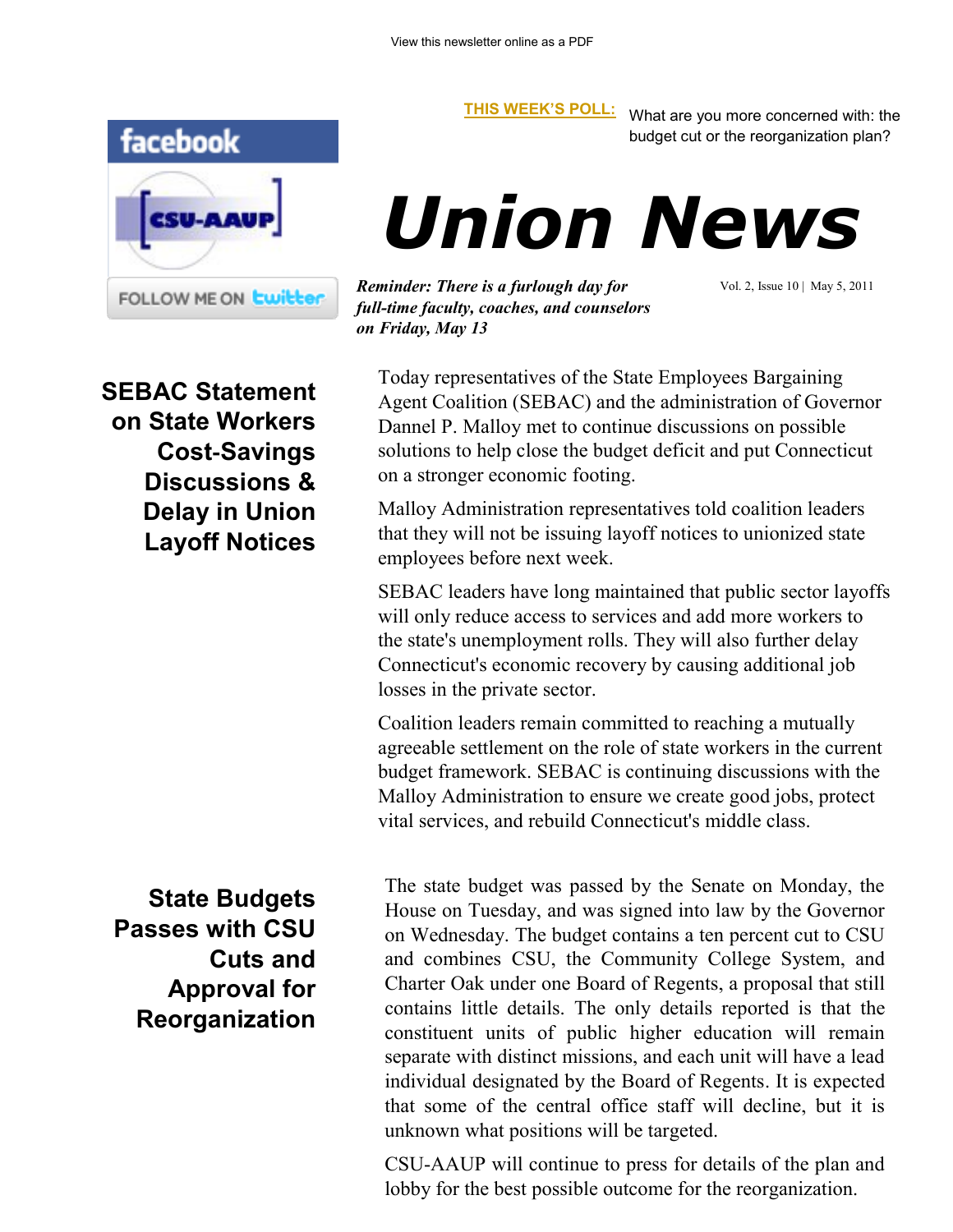## **"Take Class Action" Campaign Events**

*Faculty and students hold the "Take Class Action" banner in front of the "Tree of Knowledge"*



The Campaign to Protect Public Higher Education began in California last year to bring awareness to the need for continued support for institutions of public learning and grew into a national movement.

#### **CCSU-AAUP "Tree of Knowledge"**

Why is Public Higher Education Important to You? Why Should Public Higher Education Be Protected? That"s what CCSU-AAUP asked the university community on April 29. Students, faculty, and staff were asked to write an answer down to these questions on a leaf, which was placed on a white oak tree that was later donated to the university. Here's what some of the leaves read:

"It's an investment in our future."

"Ignorance is far more expensive…"

" ...because higher education is the most important aspect in order to develop and sustain our nation in the future."

"College has changed my life; I would like others to share in the experience I have enjoyed."

"Higher Education produces curious, ethical, and problemsolving citizens of Connecticut."

"Give a man a fish and he will eat for a day. Teach a man to fish, and he will eat for a lifetime."

See more information and photos on the [CCSU-AAUP](http://ccsu.csuaaup.org/)  [website.](http://ccsu.csuaaup.org/)

### **SCSU-AAUP — CSI: CSU**

SCSU-AAUP set up a crime scene on campus on May 2. The perpetrator: drastic budget cuts to CSU. The victims: timely graduation, accessibility, available courses, and class sizes. Students, faculty and staff were asked to fill out "witness information forms," identifying the consequences of budget cuts for each individual with options such as slowing my time to graduation, increasing the size of my classes, and adding to my student debt. Over 700 forms were filled out and later delivered to the Governor.

Students assisted in the events on both campuses.

*Top: Photo of the "Crime Scene". Bottom: Three SCSU students pose as victims for the CSI: CSU event.*